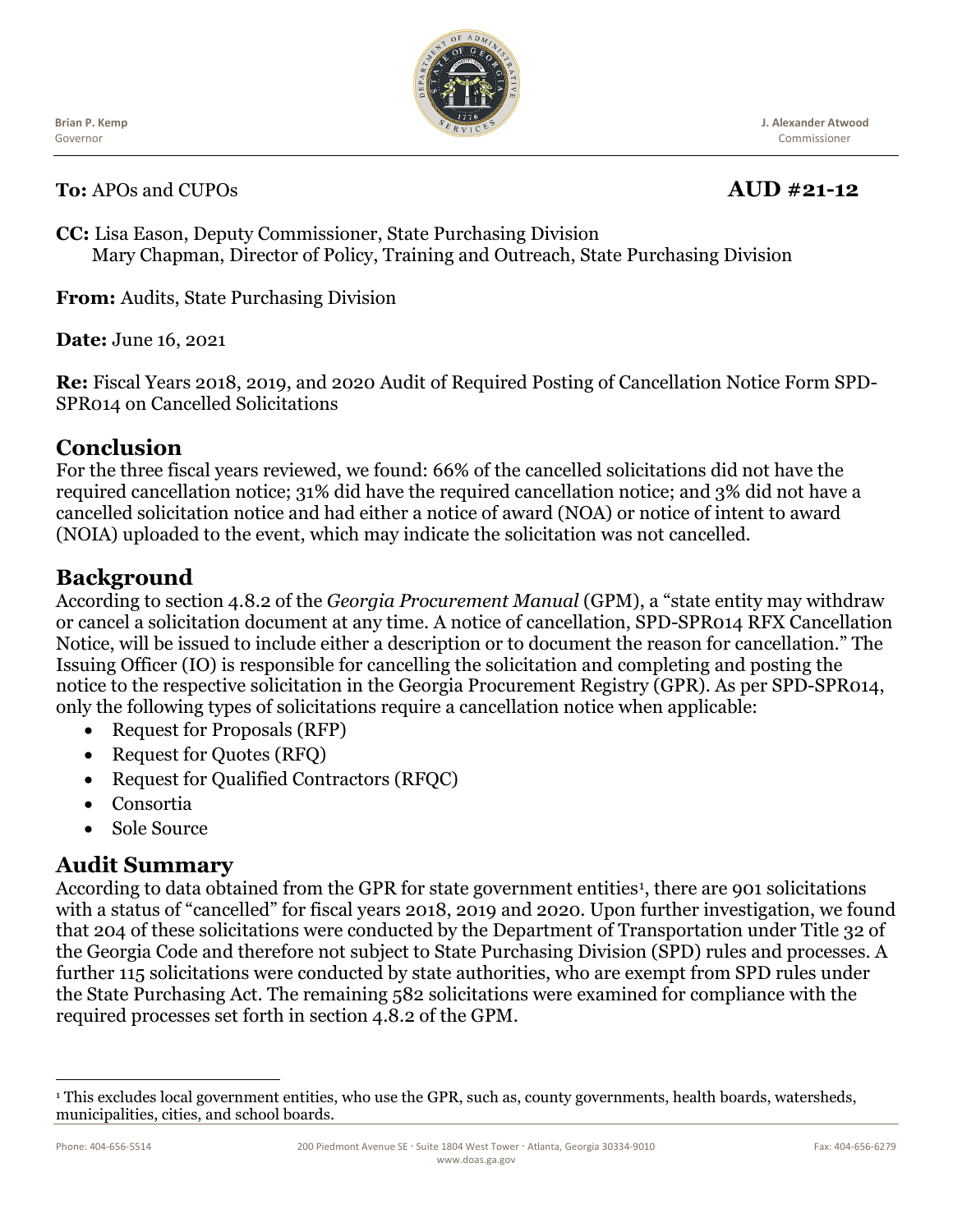June 16, 2021 Page 2 of 3

#### **Audit Objectives**

- 1. Which types of solicitations are most cancelled?
- 2. Was a cancellation notice issued for each cancelled solicitation?
- 3. On which solicitation type or types were notices most often not posted?
- 4. Which entities issue the most and the fewest cancellation notices?

#### **Audit Summary**

From fiscal year 2018 through the end of fiscal year 2020, the 582 cancelled solicitations (under the purview of SPD) were distributed by solicitation type as shown below in **Table 1**.

| Table 1<br><b>Cancelled Solicitations by Type</b> |        |  |  |  |
|---------------------------------------------------|--------|--|--|--|
| <b>Solicitation Type</b>                          | Number |  |  |  |
| <b>RFO</b>                                        | 342    |  |  |  |
| <b>RFP</b>                                        | 116    |  |  |  |
| Sole Source                                       | 85     |  |  |  |
| <b>RFQC</b>                                       | 23     |  |  |  |
| Consortia                                         | 16     |  |  |  |
| <b>Total</b>                                      | 582    |  |  |  |
| Source: Georgia Procurement Registry              |        |  |  |  |

The figures in **Table 2** provide a breakdown of cancellation notice posting compliance by fiscal year for the review period.

| Cancellation Notice Posting Compliance by Fiscal Year |      |      |      |              |  |  |
|-------------------------------------------------------|------|------|------|--------------|--|--|
| <b>Cancellation Notice Posted</b>                     | 2018 | 2019 | 2020 | <b>Total</b> |  |  |
| N <sub>0</sub>                                        | 146  | 135  | 103  | 384          |  |  |
| Yes                                                   | 59   | 66   | 56   | 181          |  |  |
| No – Status may be incorrect                          |      | 10   |      |              |  |  |
| <b>Total</b>                                          | 211  | 211  | 160  | 582          |  |  |
| Source: Georgia Procurement Registry                  |      |      |      |              |  |  |

**Table 2 Cancellation Notice Posting Compliance by Fiscal Year**

For the solicitations marked "No – Status may be incorrect" we found while the status showed as cancelled, there was: no cancellation notice attached to the solicitation; and, either a notice of award (NOA) or notice of intent to award (NOIA) had been uploaded to the event.

The data indicates that the trend is towards greater compliance as the percentage of cancelled solicitations with cancellation notices increased from 19% in fiscal year 2018 to 22% in fiscal year 2020. Solicitations are also being cancelled less often as we illustrated in *AUD #21-06 Audit of Georgia Procurement Registry (GPR) solicitation statuses* for fiscal years 2018, 2019, and 2020.

**Table 3** below shows the breakdown of non-posting of cancellation notices by type and by fiscal year.